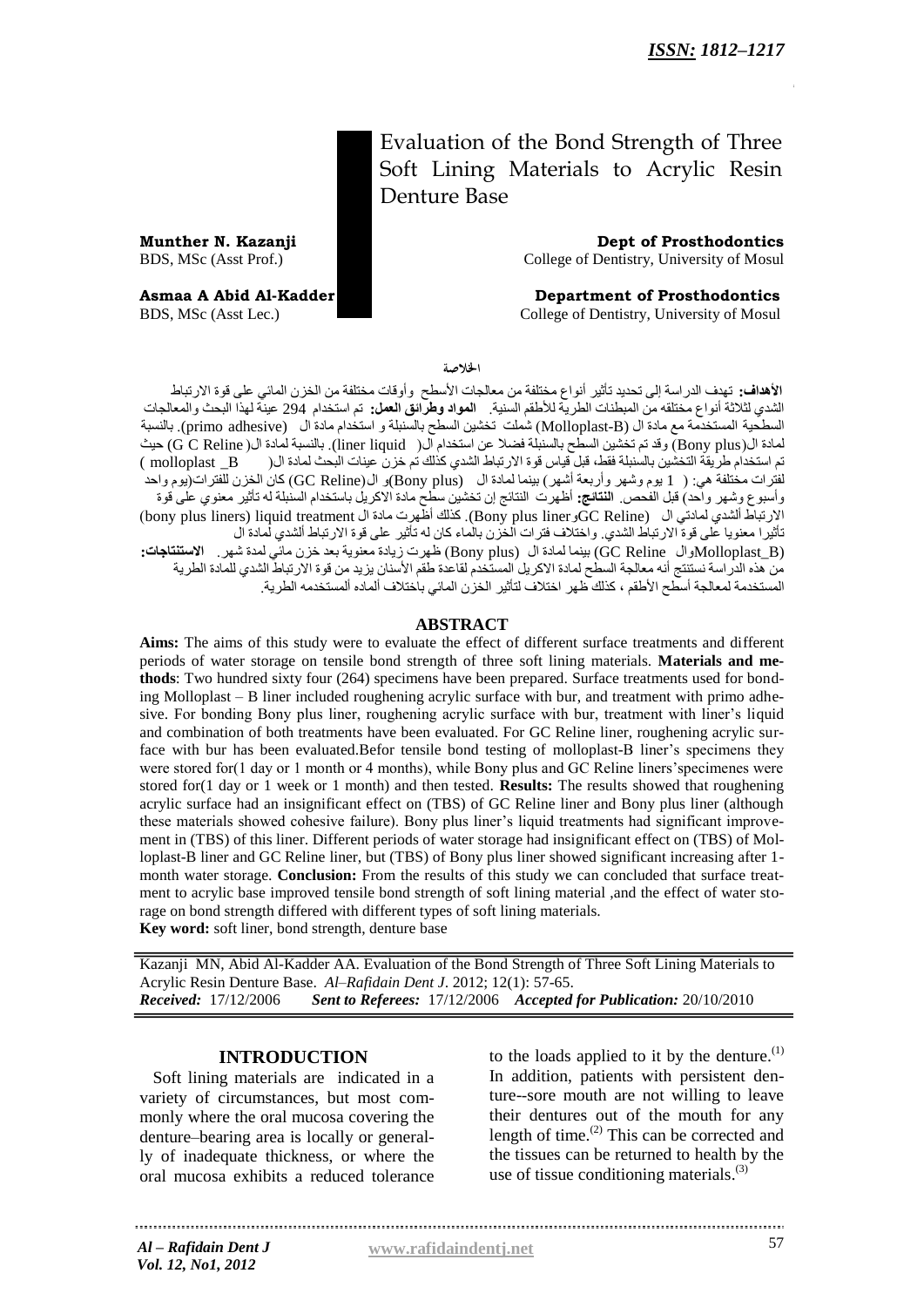The desirable properties of soft lining ma- terials include: they should be non– irritant, non–toxic, dimensionally stable, have low water absorption and solubility, and permanent resiliency. However regardless of all these desirable properties of a liner, if it does not adhere well to the denture base, the material will not function satisfactorily. $(4-5)$  Problems with the clinical use of soft denture liners include the loss of softness, <sup>(6)</sup> colonization by *Candida albicans*, (7) plaque and calculus accumulation, porosity and poor tear strength,<sup>(1)</sup> however, the main problem with soft lining materials in clinical practice is the loss of adhesion at the interface

with the denture base resin, which exacerbates most of the above problems.<sup>(8,9)</sup>

 Surface treatments of acrylic denture base have been found efficient to enhance bonding strength of soft liner to acrylic base like roughening, use of solvents, and use of adhesives.  $(10-13)$ 

# **MATERIALS AND METHODS**

Three different soft lining materials were used in this study as listed in (Table 1). The acrylic denture base and auxiliary materials used are listed in Table (2).

|                     |                                                              | Table (1): Types of Tested Soft Lining Materials. |                                                        |           |
|---------------------|--------------------------------------------------------------|---------------------------------------------------|--------------------------------------------------------|-----------|
| <b>Product</b>      | Type                                                         | <b>Manufacturer</b>                               | <b>Class</b>                                           | Batch No. |
| <b>Molloplast-B</b> | Heat-curing silicone<br>based soft denture<br>liner          | DETAX Ettlinger,<br>Germany                       | Type B, class 1<br>One component $+$<br>primo adhesive | 040318    |
| <b>GC Reline</b>    | Chair side vinyl ploy-<br>siloxane tissue toning<br>material | GC Corporation,<br>Tokyo, Japan                   | Ultra soft two<br>$paste + adhesive$                   | 0201156   |
| <b>Bony plus</b>    | Chair side acrylic<br>based soft denture<br>liner            | Bony F Heiligkveuz<br>16, Switzerland             | Powder and liquid                                      | EB 56     |

Table (2): Acrylic Denture Base Resins and Auxiliary Materials.

| <b>Product</b>             | <b>Type</b>                         | <b>Manufacturer</b>                  | <b>Class</b>                                       | Batch No. |
|----------------------------|-------------------------------------|--------------------------------------|----------------------------------------------------|-----------|
| <b>Major</b> base<br>2     | Heat-curing acrylic<br>denture base | Major prodotti Dentari<br>SPA, Italy | Type I, class 1<br>Powder and liquid<br>pink color | OJ 3812   |
| <b>Elite model</b>         | Gypsum                              | Zhermack SPA Rovigo,<br>Italy        | Type 3 model Den-<br>tal stone                     | 2829      |
| <b>ISOL Major</b>          | Separating medium                   | Major prodotti Dentari<br>SPA, Italy | Universal                                          | 3800      |
| <b>Cellophane</b><br>paper |                                     | Syria Product                        |                                                    |           |

 This study was designated to measure the tensile bond strength of two hundred sixty four (264) specimens of acrylic base materials bonded to three different types of soft lining materials. Specimens of each type of soft lining material were randomly divided into different groups according to the type of surface treatment to acrylic

base surface and according to the periods of water storage .

Specimens of Molloplast- B liner (120 specimens) were randomly divided into five groups of twenty four (24) specimens each according to the type of surface treatment used as follows:

Group a: Molloplast- B liner packed to smooth acrylic surface without any surface treatment (represent control group).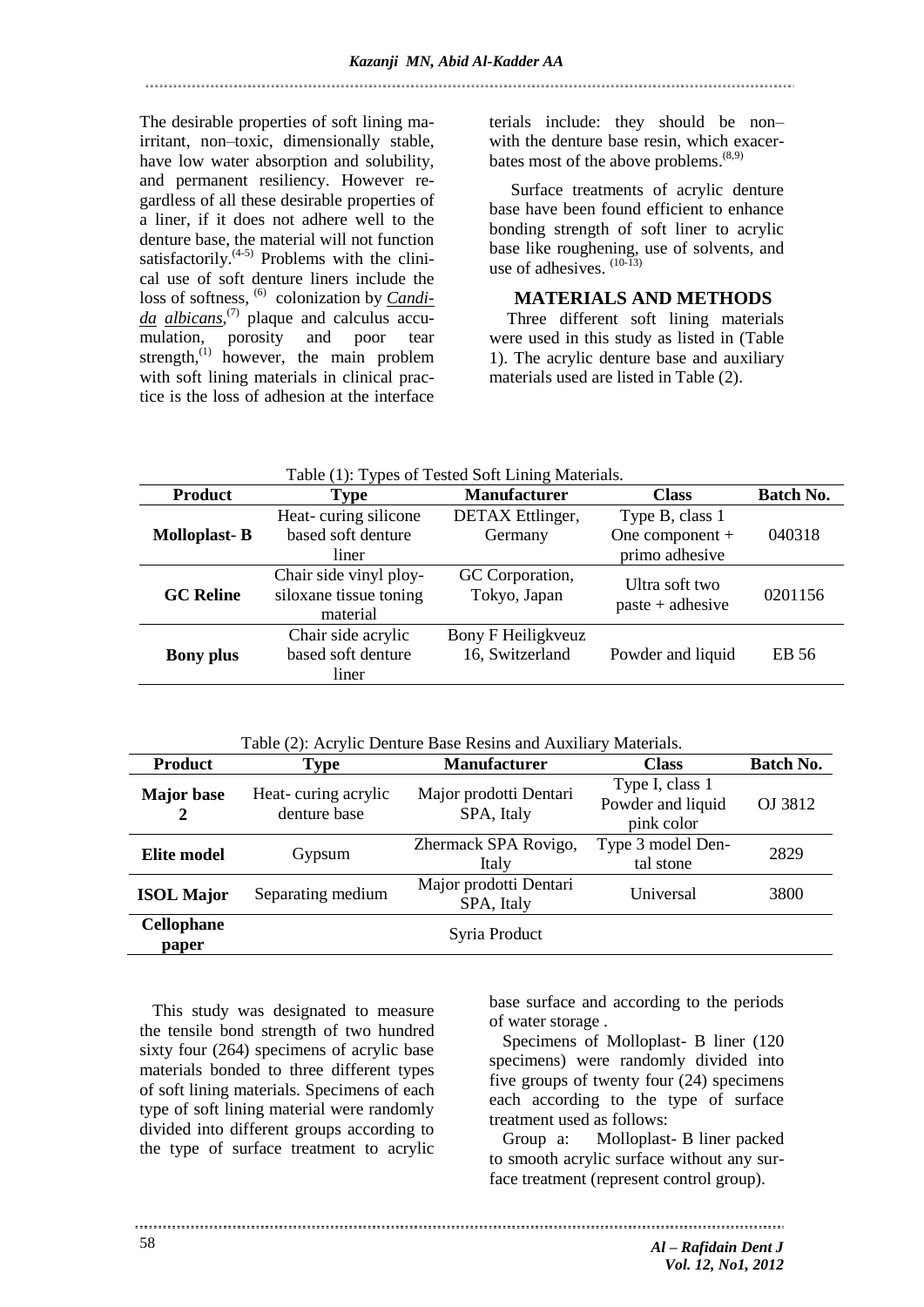Group b: Molloplast- B liner packed to roughened acrylic surface using

acrylic bur no. 032.

Group c: Molloplast- B liner packed to smooth acrylic surface treated with primo adhesive (supplied with Molloplast-B liners according to manufacturer instruction).

Group d: Molloplast- B liner packed to roughened acrylic surface using acrylic bur no. 032 and treated with primo adhesive.

Group e: Molloplast- B liner packed to unpolymerized acrylic cylinder and processed together.

Each group (24 specimens) was stored in an incubator in a distilled water at  $(37 \pm 1)$ °C temperature for three periods of storage(1 day, 1 month and 4 months).

Ninety six (96) specimens of Bony plus liner bounded to Major denture base material were randomly divided into the following groups (of 24 specimens each) according to type of surface treatment:

Group a: Bony plus liner packed to smooth acrylic surface without any surface treatment (represent control group).

Group b: Bony plus liner packed to roughened acrylic surface using acrylic bur no. 032.

Group c: Bony plus liner packed to smooth acrylic surface treated with Bony plus liner's liquid for 180 seconds.

Group d: Bony plus liner packed to roughened acrylic surface using acrylic bur no. 032 and treated with liner's liquid for 180 seconds.

Each group (24 specimens) was conditioned for three periods of water storage(1 day , 1 week and 1 month).

Forty eight (48) specimens of GC Reline liner were prepared and randomly divided into:

Group a: 24 specimens of GC Reline liner packed to smooth acrylic surface treated with liner's primer (represent control group).

Group b: 24 specimens of GC Reline liner packed to roughened acrylic surface with acrylic bur no. 032 and treated with liner's primer(according to manufacturer's instructions).

Each group (24 specimens) was conditioned the same as specimens of Bony plus liner.

Specimens used in this study are shown in Figure (1)





Split metal mould was used to prepare the acrylic cylinders used by (Kazanji),  $(14)$ (Figure 2).



Figure (2): Split Metal Mould for preparing acrylic cylinder.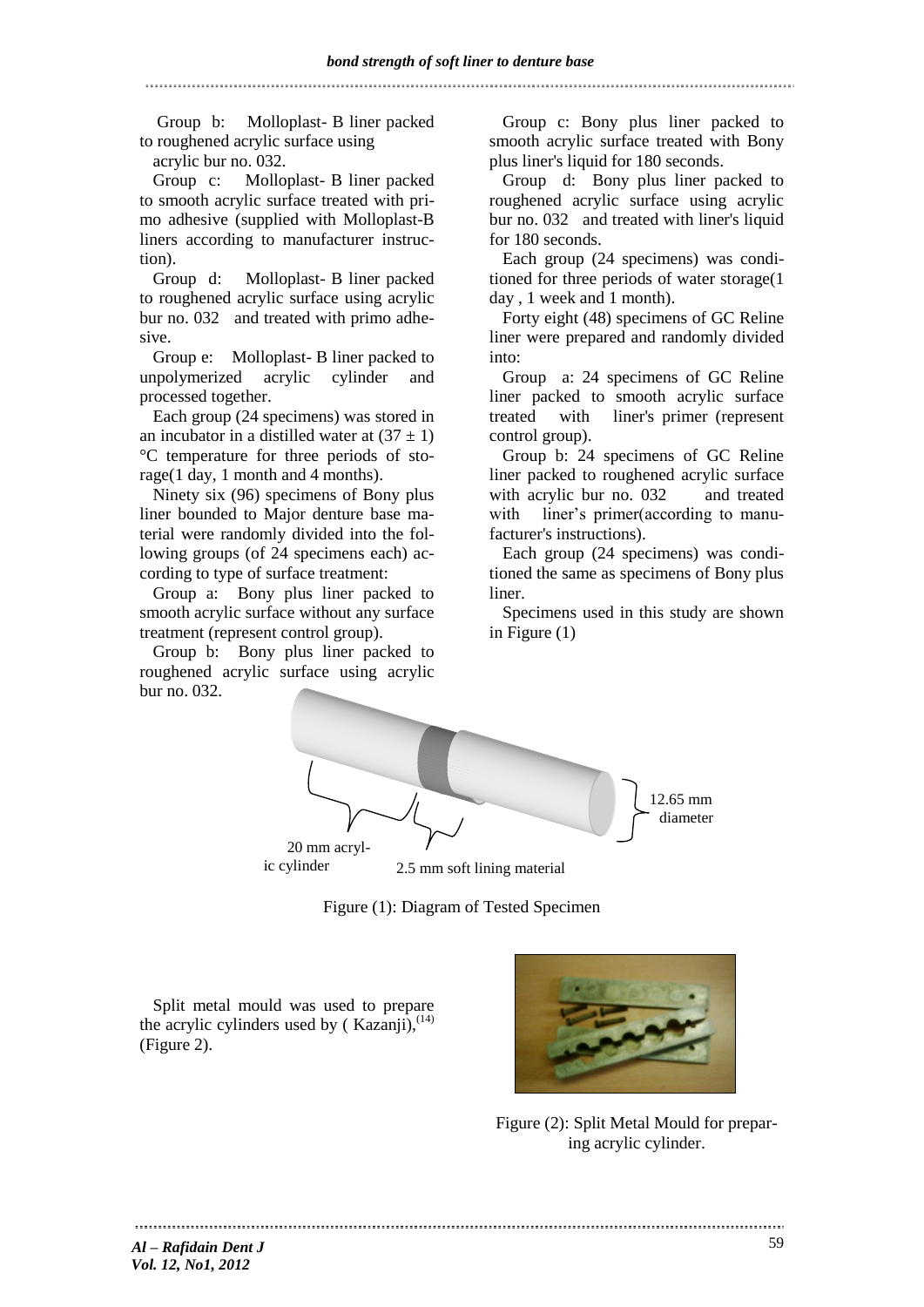Preparation of acrylic cylinder and curing was done according to manufacturer's instructions. Dental flask with dental stone (Elite, Zhermack SPA, Rovigo, Italy) as

investment material was used to prepare mould for the tensile test specimens Figure (3).



Figure (3): Mould Used in Preparing Tensile Test Specimen.

Pair of acrylic cylinders was placed in the mould (with its bonded surface either treated or untreated according to the group) and then Molloplast- B liner or Bony plus liner or GC Reline liner paste were placed between them then the flask was pressed and cured according to manufacturer's instructions for each material used. A universal testing machine (Zweigle, Semiautomatic strength tester, MILANO) was used to measure the failure load of each specimen, at 50 Kg load cell and 5 mm/ min deformation rate. Mode of failure of each failed specimen was examined visually and by digital light microscope  $(X \ 10 \ \text{magnification})$ . Three way Analysis of variance (ANOVA) and Duncan's multiple range tests were performed in order to compare between groups.

### **RESULTS**

Tensile bond strength (TBS) of three different types of soft lining materials bonded to acrylic denture base material, after different methods of surface treatment, and after storage in distilled water for different periods of time was evaluated.Three way ANOVA (Balanced designs), (Tables 3,4)

| Table (3): (ANOVA) of TBS of Molloplast – B Liner Bonded to Major Denture Base for Le- |
|----------------------------------------------------------------------------------------|
| vels of Surface Treatments, Storage Time and their Interaction                         |

|                                                                                                                        |     |                         | vers of Burface Treatments, Biorage Thine and their Interaction |                 |             |
|------------------------------------------------------------------------------------------------------------------------|-----|-------------------------|-----------------------------------------------------------------|-----------------|-------------|
| <b>Source of Variance</b>                                                                                              | df  | Sum of<br><b>Square</b> | <b>Mean</b><br><b>Square</b>                                    | <b>F</b> -value | $P$ - value |
| <b>Surface treatment</b>                                                                                               |     | 46.988                  | 11.7472                                                         | 115.37          | $0.000*$    |
| <b>Storage time</b>                                                                                                    |     | 0.1142                  | 0.0571                                                          | 0.56            | 0.572       |
| <b>Surface treatment X</b><br><b>Storage time</b>                                                                      | 8   | 3.3098                  | 0.4137                                                          | 4.06            | $0.000*$    |
| Error                                                                                                                  | 105 | 10.6909                 | 0.1018                                                          |                 |             |
| <b>Total</b>                                                                                                           | 119 | 61.1035                 |                                                                 |                 |             |
| $\sim$ 1.0 $\sim$ 1.0 $\sim$ 0.0 $\sim$ 0.0 $\sim$ 1.0 $\sim$ 4.0 $\sim$ 0.0 $\sim$ 1.00 $\sim$ 1.00 $\sim$ 0.0 $\sim$ |     |                         |                                                                 |                 |             |

 $\bullet$  d.f. = degree of freedom.,  $*$  mean significant difference.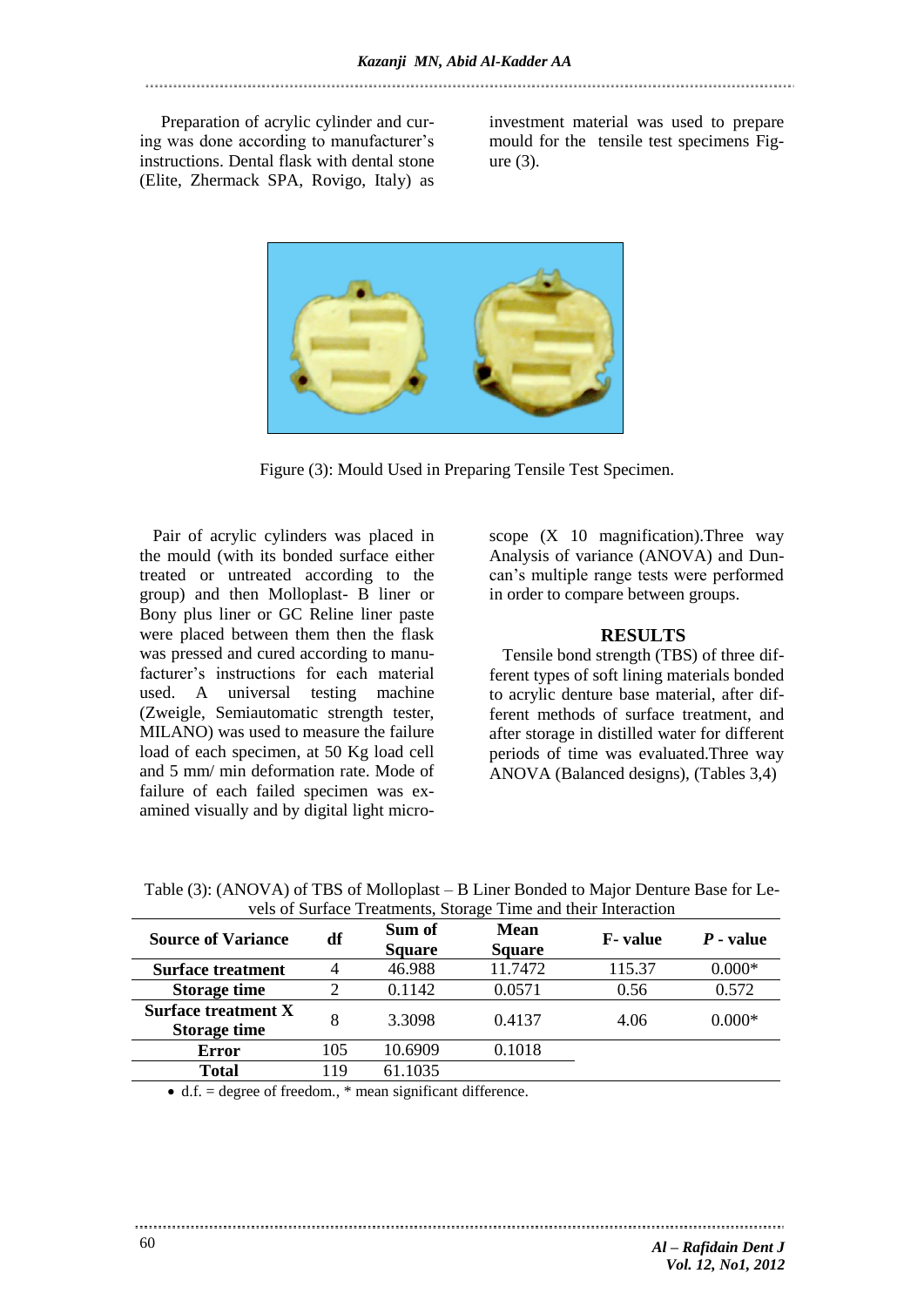|                                         |                | тине ани июн инегасион. |                       |                 |             |
|-----------------------------------------|----------------|-------------------------|-----------------------|-----------------|-------------|
| <b>Source of Variance</b>               | df             | Sum of<br><b>Square</b> | Mean<br><b>Square</b> | <b>F</b> -value | $P$ - value |
| <b>Surface treatment</b>                | 3              | 15.5610                 | 5.1870                | 412.96          | $0.000*$    |
| <b>Storage time</b>                     | 2              | 2.3574                  | 1.1787                | 93.84           | $0.000*$    |
| Surface treatment X Storage time        | 6              | 1.2721                  | 0.2120                | 16.88           | $0.000*$    |
| Error                                   | 84             | 1.0551                  | 0.0126                |                 |             |
| <b>Total</b>                            | 95             | 20.2456                 |                       |                 |             |
| $\sim$ $\sim$<br>$\mathbf{a}$<br>$\sim$ | $\cdot$ $\sim$ | $\sim$ 1.00             |                       |                 |             |

Table (4): (ANOVA) of TBS of Bony plus Liner for Levels of Surface Treatments, Storage Time and their Interaction.

 $\bullet$  d.f. = degree of freedom,  $*$  mean significant difference.

showed that there were significant differences  $(P< 0.001)$  in mean TBS of Molloplast – B liner and Bony plus liner after different surface treatments (irrespective

to storage time). Duncan's multiple range test (DMRT), (Table 5)

| Table (5): (DMRT) of TBS of Molloplast – B Liner Bonded to Major Denture Base after Dif- |
|------------------------------------------------------------------------------------------|
| ferent Surface Treatment.                                                                |

| Polymerization             | <b>Surface treatment</b>           | N  | Mean<br>$(MPa) \pm SD$ | <b>DMRT</b><br>Groups* |
|----------------------------|------------------------------------|----|------------------------|------------------------|
|                            | Control                            | 24 | $0.9547 \pm 0.1929$    |                        |
| <b>Polymerized acrylic</b> | Primo adhesive                     | 24 | $2.3454 \pm 0.4121$    |                        |
| denture base               | Roughening                         | 24 | $1.3617\pm0.1658$      | B                      |
|                            | Roughening + Primo adhesive        | 24 | $2.3125 \pm 0.3519$    | А                      |
|                            | Unpolymerized acrylic denture base | 24 | $0.9500 \pm 0.1306$    |                        |
| $\mathbf{m}$               |                                    |    |                        |                        |

DMRT= Duncan's multiple range test., \* =Different letters mean statistically significant difference at *p*≤0.05.

Showed that there was a significant increasing in mean TBS of groups of Molloplast – B liner after different surface treatments when compared with the control groups. Although roughening of the acrylic surface with bur significantly increased mean TBS of Molloplast – B liner, but the highest improvement in mean TBS was observed after primo adhesive treat-

ment to both smooth and roughened acrylic surface. The same table showed that packing Molloplast – B liner to unpolymerized acrylic resin insignificantly decreased mean TBS when compared with the control group. Duncan's multiple range test (Table 6).

| <b>Surface treatment</b>      | Mean $(MPa) \pm SD$ | <b>DMRT Groups*</b> |
|-------------------------------|---------------------|---------------------|
| Control                       | $0.5300 \pm 0.0352$ |                     |
| Liner's liquid                | $1.3683 \pm 0.0988$ |                     |
| Roughening                    | $0.6075 \pm 0.0358$ |                     |
| Roughening $+$ Liner's liquid | $1.3758 \pm 0.0466$ |                     |

• DMRT= Duncan's multiple range test, $* =$  Different letters mean statistically significant difference at  $p \leq 0.05$ .

Showed that the liner's liquid treatment to both smooth, and roughened acrylic surfaces significantly increased mean TBS of Bony plus liner when compared with the control group. While roughening of

acrylic surface alone had insignificant increasing in mean TBS of Bony plus liner when compared with the control group. Three way ANOVA (Balanced design), (Table 7).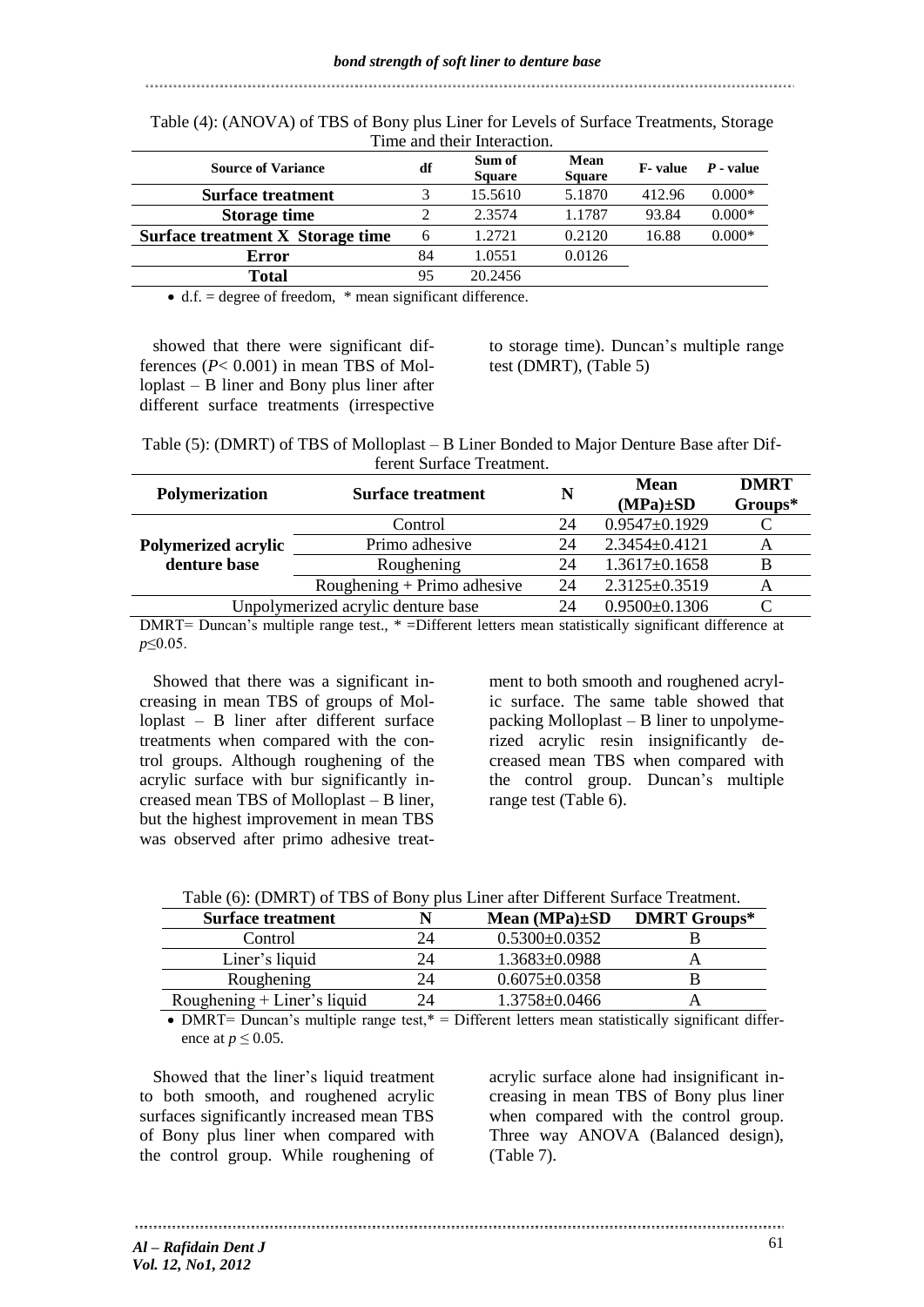|                           |                             | Time and their Interaction. |                       |                 |             |
|---------------------------|-----------------------------|-----------------------------|-----------------------|-----------------|-------------|
| <b>Source of Variance</b> | df                          | Sum of<br><b>Square</b>     | Mean<br><b>Square</b> | <b>F</b> -value | $P$ - value |
| <b>Surface treatment</b>  |                             | 0.1397                      | 0.1397                | 2.99            | 0.091       |
| <b>Storage time</b>       | $\overline{2}$              | 0.0684                      | 0.0342                | 0.73            | 0.487       |
| <b>Surface treatment</b>  |                             |                             |                       |                 |             |
| X                         | $\mathcal{D}_{\mathcal{L}}$ | 0.9770                      | 0.4885                | 10.44           | $0.000*$    |
| <b>Storage time</b>       |                             |                             |                       |                 |             |
| <b>Error</b>              | 42                          | 1.9650                      | 0.0467                |                 |             |
| Total                     | 47                          | 3.1502                      |                       |                 |             |

Table (7): (ANOVA) of TBS of GC Reline Liner for Levels of Surface Treatment, Storage

 $\bullet$  d.f. = degree of freedom,\* mean significant difference.

Showed that roughening of acrylic surface with bur had insignificant effect on mean TBS of GC Reline lining material (irrespective to storage time).

Different periods of water storage had significant effect on TBS of Bony plus liner only, (Table 4), DMRT, (Table 8).

Table (8):(DMRT) for the Effect of Water Storage on Mean TBS of Bony plus Lining Material

|                      |   | <b>Control groups</b>       |    | <b>Tested groups</b>  |
|----------------------|---|-----------------------------|----|-----------------------|
| <b>Storage Group</b> | N | $*Mean(MPa) \pm SD$         | N  | $*Mean(MPa) \pm SD$   |
| 1 day                |   | $0.268 \pm 0.0352$ c        | 24 | $0.995 \pm 0.1322$ b  |
| week                 |   | $0.480 \pm 0.0616$ c        | 24 | $1.057 \pm 0.0988$ ab |
| month                |   | $0.841 \pm 0.1060$ <b>b</b> | 24 | $1.298 \pm 0.0986$ a  |

• DMRT= Duncan's multiple range test,  $* =$  Different letters mean statistically significant difference at  $p \leq 0.05$ .

Showed that there was significant increase in mean TBS of Bony plus lining material after 1 month water storage in both control groups and tested groups. After 1 week water storage there was an increase in mean TBS but it was in significant. The effect of acrylic surface treatment on mode of failure percentage of all lining materials tested are shown in Table (9).

| Table (9): Effects of acrylic surface treatment on mode of failure percentage of all lining ma- |                |  |
|-------------------------------------------------------------------------------------------------|----------------|--|
|                                                                                                 | terial tested. |  |

| <b>Materials</b>    | Mode of Failure Percent for<br>Untreated groups(control) |     |      |                | Mode of Failure Percent for<br><b>Treated groups</b> |     |     |     |
|---------------------|----------------------------------------------------------|-----|------|----------------|------------------------------------------------------|-----|-----|-----|
|                     | N                                                        | Adh | Coh  | mix            | N                                                    | adh | coh | Mix |
| <b>Molloplast-B</b> | 24                                                       | 92  | 4    | $\overline{4}$ | 96                                                   |     | 50  | 48  |
| <b>Bony</b> plus    | 24                                                       | 71  | 21   | 8              | 72                                                   |     | 42  | 47  |
| <b>GC</b> Reline    | 24                                                       | 63  | 0.00 | 37             | 24                                                   | 13  | 33  |     |

adh**=**adhesive failure, coh**=**cohesive failure**.** mix**=**mixed failure, N=number of samples.

The effect of water storage on mode of failure percentage of all tested materials

are shown in Table (10).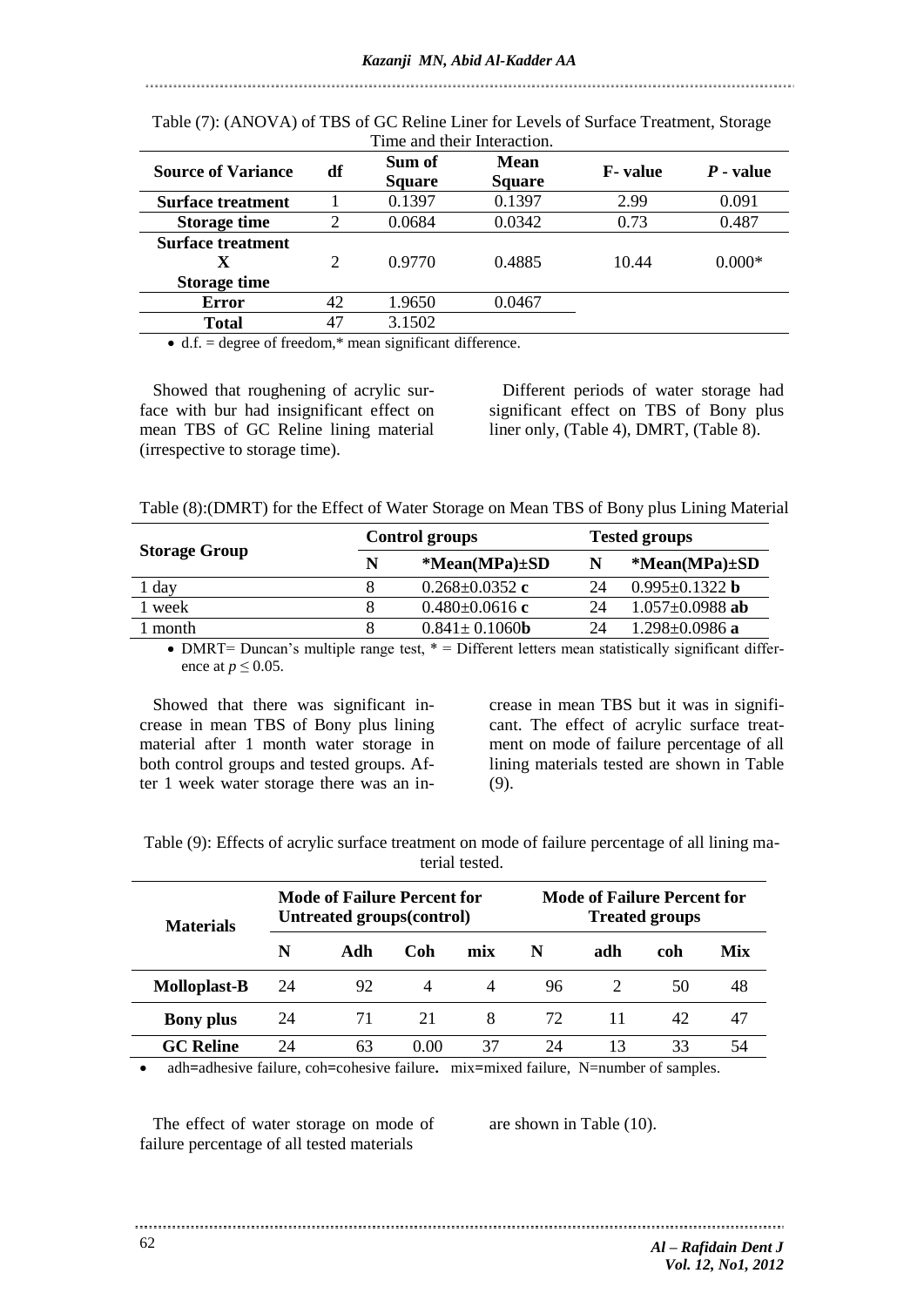# **Storage Groups Types of Lining Materials Molloplast-B Bony plus GC Reliner** N adh. coh. mix. N adh. coh. mix. N adh. coh. mix. 1 day 40 17 43 40 32 41 34 25 16 0.00 31 69 1 week \_ \_ \_ \_ \_ 32 3 47 50 16 44 0.00 56 1 month 40 25 40 35 32 3 28 69 16 69 19 12 4 months 40 17.5 40 43 \_ \_ \_ \_ \_ \_ \_ \_ \_ \_ \_

Table (10): Effects of water storage on mode of failure percentage of all lining materials tested

adh**=**adhesive failure. coh**=**cohesive failure**.** mix**=**mixed failure, N=number of samples.

The effect of water storage on mode of failures percentage of tested groups of Molloplast – B liner were small. The effect of water storage on mode of failures percentage of Bony plus liner for the tested groups showed that cohesive failures percentage increased after 1 week and 1 month water storage, while adhesive and mixed failure percentage decreased. The effect of water storage on mode of failures percentage of GC Reline liner for the tested groups showed that cohesive failure percentage decreased after 1 week and 1 month water storage, while adhesive failure percentage increased.

### **DISCUSSION**

In the present study roughening acrylic surface with bur significantly improved TBS of Molloplast – B liner (1.3617 MPa) when compared with the control group (0.9547 MPa) as shown in Table (5).

The effect of roughening with bur on TBS of chair side soft lining materials (Bony plus and GC Reline) was insignificant as shown in Tables (6 and 7). Nevertheless, the mode of failures of both materials after surface treatment showed predominant cohesive and mixed mode of failure when compared with the control groups Table (9). These results indicated that the soft lining materials tore before debonding from roughened denture base.

The improvement effect of roughening with bur on tensile bond strength of soft lining materials came in agreement with the results of Kazanji<sup>(14)</sup> who revealed that irregularities of the acrylic surface provided means for mechanical inter-locking of soft lining material in the hard resin.

The results of the present study contradict the results of other researchers.<sup>(15,16)</sup> The results of the present study, Table (5), showed that the mean TBS of Molloplast – B liner after primo adhesive treatment to both smooth and roughened denture base surface were significantly higher than control group (2.3454 MPa for smooth base; 2.3125 MPa for roughened base). In addition, this type of surface treatment had the highest TBS values among other types of surface treatments. Mode failures of this group of surface treatment also support the results of TBS Table (9). Silicone base soft lining materials have a chemical composition which differs from acrylic resin denture base therefore there is no chemical bonding between these two materials. An adhesive is supplied with silicone – based soft denture liners in order to aid in bonding the liner to the resin denture base. Therefore, the bond strength of silicone base liners depends on the tensile strength of the material and adhesive used. Without this adhesive, silicone denture base liner has little or no chemical adhesion to PMMA resins.  $(17, 18)$ 

During manipulation with primo adhesive of Molloplast – B liner, it leaves a layer over acrylic surface after drying. Thus forming a tenacious layer which adheres silicone liner to acrylic base. The chemical components of this primo adhesive were not published, but Minami<sup>(12)</sup> stated that primo adhesive may consist of an organic solvent and adhesive monomer,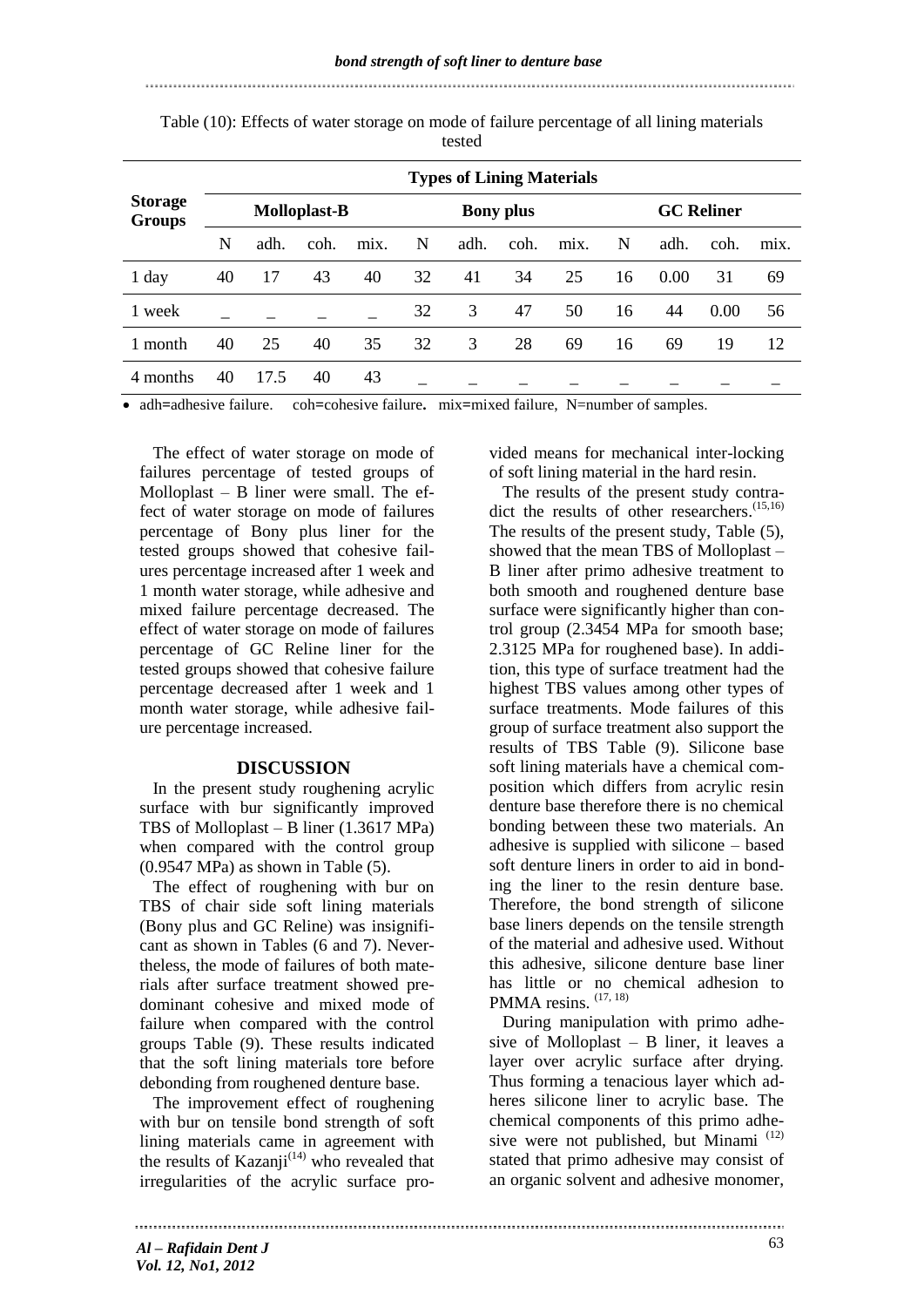which react with both silicone and resin materials.

In the present study, treating acrylic denture base surface with Bony plus liner's liquid also was suggested to improve the weak TBS of this type of liner to denture base. The result of groups of liner's liquid treatment to both smooth and roughened acrylic surface Table (6) showed significant increase in TBS of Bony plus to PMMA (1.3683 MPa for smooth acrylic and 1.3758 MPa for roughened acrylic) when compared with the control group (0.53 MPa).

There is no previous work studied the effect of lining material's liquid treatment on its bond strength to acrylic base. Bony plus liner's liquid composed of Butyl phthalate, Butyl glycolate, Dibutyl phathalate which are plasticizers dissolved in an ethyl alcohol (as listed by the manufacturer). This improving in TBS of Bony plus liner after liner's liquid treatment could be related to the dissolving effect of an ethyl alcohol to acrylic surface. This dissolving effect forms micro pores which enhances mechanical inter-locking and chemical adhesion between liner and denture base ,also promotes penetration of liner material into the denture base. (20)

Packing Molloplast–B liner to un polymerized Major denture base had an insignificant effect on TBS as shown in table (5) (0.9500 MPa for un polymerized and 0.9547 MPa for control), but TBS of Molloplast–B liner to polymerized groups after surface treatment gave a higher bond strength. In spite of that mode of failures percentage showed predominant cohesive and mixed failure. This indicated that packing Molloplast – B liner to un polymerized denture bases had improving effect on bond strength so that the material tore before debonding occurred. These results came in accordance with other researchers.<sup>(14,15)</sup> This finding suggests the possibility of formation of a simultaneous inter-penetrating network by the molecules of the two materials a cross the interface.

Bond strength of Molloplast-B liner was not affected by water storage Table (3), this came in agreement with some researchers<sup>(21,22)</sup>, but disagreed with others  $(17, 18)$  . Although TBS of GC Reline liner was not affected by water storage Table

(7), but the mode of failures percentage Table (10) showed shifting toward adhesive failure after water storage. This means that although the effect on TBS was insignificant but there was a decrease in bond strength of GC Reline liner to denture base after water storage. The explanation is that water may percolate directly into the bond site leading to swelling and consequently stress building up at the denture base interface, causing reduction in the bond strength. The indirect effect of water is that it causes changes in the visco elastic properties of the liners.<sup>(14,16)</sup>

 Bony plus lining materials showed a significant increase in TBS after different periods of water storage, Table (8). The explanation to this increase in bond strength after water storage was related to continual polymerization of this material, or due to the release of plasticizer agents to the aqueous environment. As a result of the plasticizer agent solubility, there was less lengthening, and increased rigidity of the material, allowing an increase in the tensile bond strength of the liner.<sup> $(12, 23, 24)$ </sup>

# **CONCLUSION**

From the results of this study we can drown that surface treatments to acrylic base improved tensile bond strength of all soft lining material tested. water storage has no effect on bond strength of Molloplast-B liner but it decreased bond strength of GC Reline liner and increased bond strength of Bony plus liner.

# **RFERENCES**

- 1. Wright PS. Composition and properties of soft lining materials for acrylic dentures*. J Dent*. (1981); 9: 210-223.
- 2. Garcia LT, Jones JD. Soft liners. Dent Clin North Am. (2004); 48:709-720.
- 3. Truhlar MR, Shay K, Sohule P. Use of a new assay technique for quantification of antifungal activity of nystatin incorporated in denture liners. J prosthet Dent. (1994) ; 71: 517-524.
- 4. Hekimoglu C, Anil N. The effect of accelerated aging on the mechanical properties of soft denture lining materials. J Oral Rehabil. (1999); 26: 745- 750.